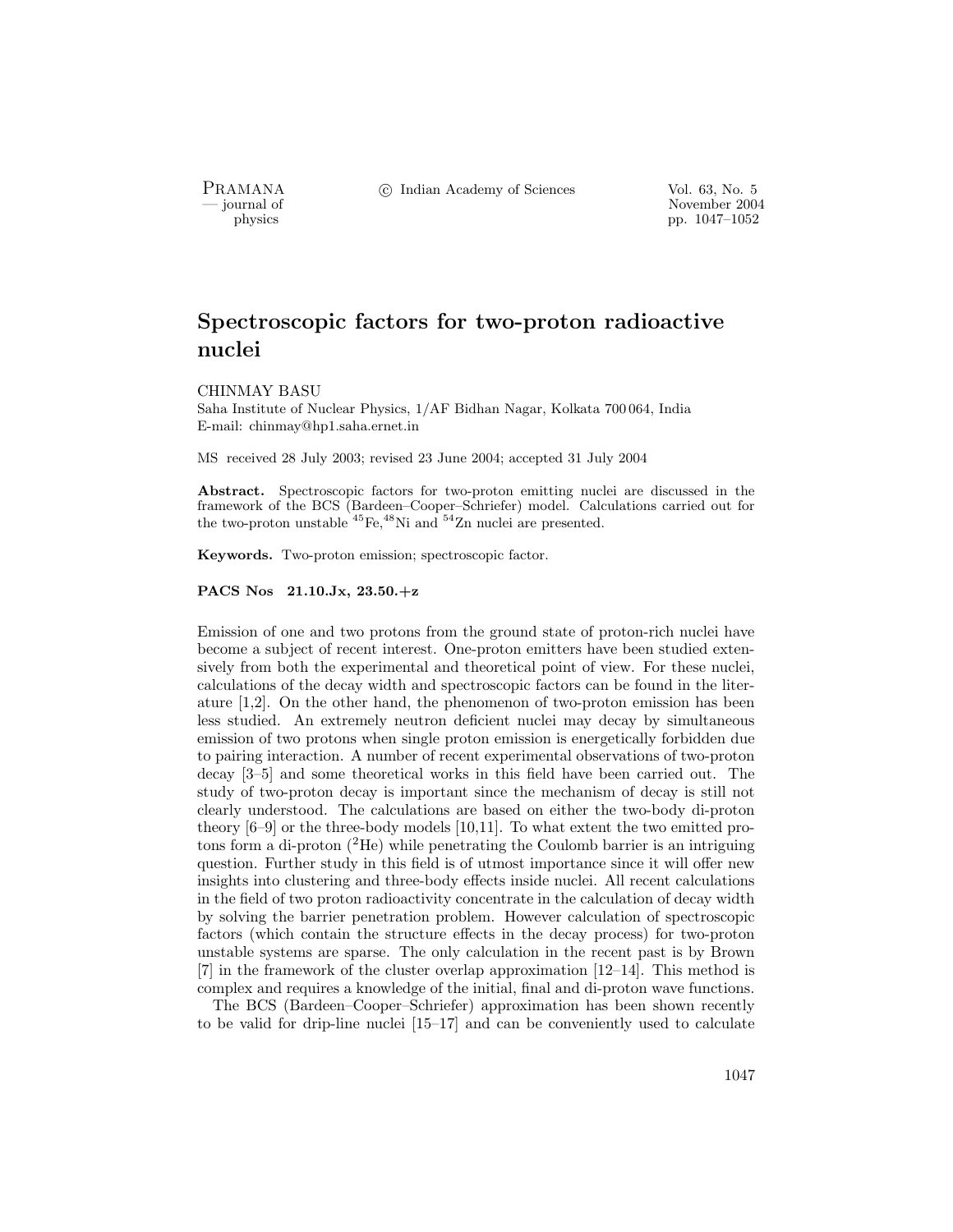#### Chinmay Basu

spectroscopic factors for such nuclei. This method has been used in ref. [1] for the calculation of spectroscopic factors of one-proton emitting systems but so far has not been applied to the two-proton case. In this paper, we present calculations of spectroscopic factor for two-proton unstable nuclei in the framework of the independent quasiparticle BCS model. The di-proton model is used, as the calculation of spectroscopic factor in the three-body model is not known clearly [18]. The method is applied to  $^{45}Fe$ ,  $^{48}Ni$  and  $^{54}Zn$  nuclei. Whereas two-proton decay in  $^{45}Fe$ has been observed recently, theoretical predictions show that  $48$ Ni and  $54$ Zn are the other best candidates for ground state two-proton emission [3].

In the evaluation of proton decay width, the knowledge of single-particle spectroscopic factor is required [1,7,10]. The basic aspects of spectroscopic factors may be found in several texts [19,20] and papers [21]. The single-particle spectroscopic factor is defined as

$$
S_j = \langle \psi_{JM} | \phi_{JM}(j, J_0) \rangle^2 \tag{1}
$$

where  $j$ ,  $m$  refers to the nucleon state (shell model state),  $J$ ,  $M$  the parent state and  $J_0$ ,  $M_0$  refers to the daughter state

$$
\phi_{JM}(j, J_0) = \sum_{m, M_0} (jm J_0 M_0 | J M) a_{jm}^+ \psi_{J_0 M_0}
$$
\n(2)

and

$$
S_j^{1/2} = \sum_{m,M_0} (jmJ_0M_0|JM) \langle \psi_{JM} | a_{jm}^+ | \psi_{J_0,M_0} \rangle.
$$
 (3)

Equation (3) is used for the evaluation of spectroscopic factors of one-proton emission or one-nucleon transfer reaction. In the same way, the spectroscopic factor for two-nucleon emission or two-nucleon transfer is written as [22]

$$
S_j^{1/2} = \sum_{\mu, M_0} (\chi \mu J_0 M_0 | J M) \langle \psi_{JM} | U^+(j_1, j_2, \chi) | \psi_{J_0, M_0} \rangle \tag{4}
$$

with

$$
U^+(j_1, j_2, \chi) = \frac{1}{\sqrt{1 + \delta j_1 j_2}} \sum_{m_1, m_2} (j_1 m_1 j_2 m_2 |\chi \mu) a^+_{j_1 m_1} a^+_{j_2 m_2},\tag{5}
$$

where  $\chi$  is the combined angular momentum of the two nucleonic orbits and  $\mu$  is its projection. In the framework of the di-proton theory [7,11] the two protons residing in the same shell (time reversed), interacting via pairing interaction reside in the  $\chi = 0$  state with the maximum probability. Thus from eq. (5) with  $j_1 = j_2 = j$ ,  $m_1 = -m_2 = m$  and  $\chi = 0$  we get

$$
U^+(j,j,0) = \frac{1}{\sqrt{2}} \sum_{m} (jmj - m|00) a_{jm}^+ a_{j-m}^+.
$$
 (6)

In the BCS method, we consider the ground state of the parent and daughter as the zero quasi-particle BCS state and write the spectroscopic factor as

1048 Pramana – J. Phys., Vol. 63, No. 5, November 2004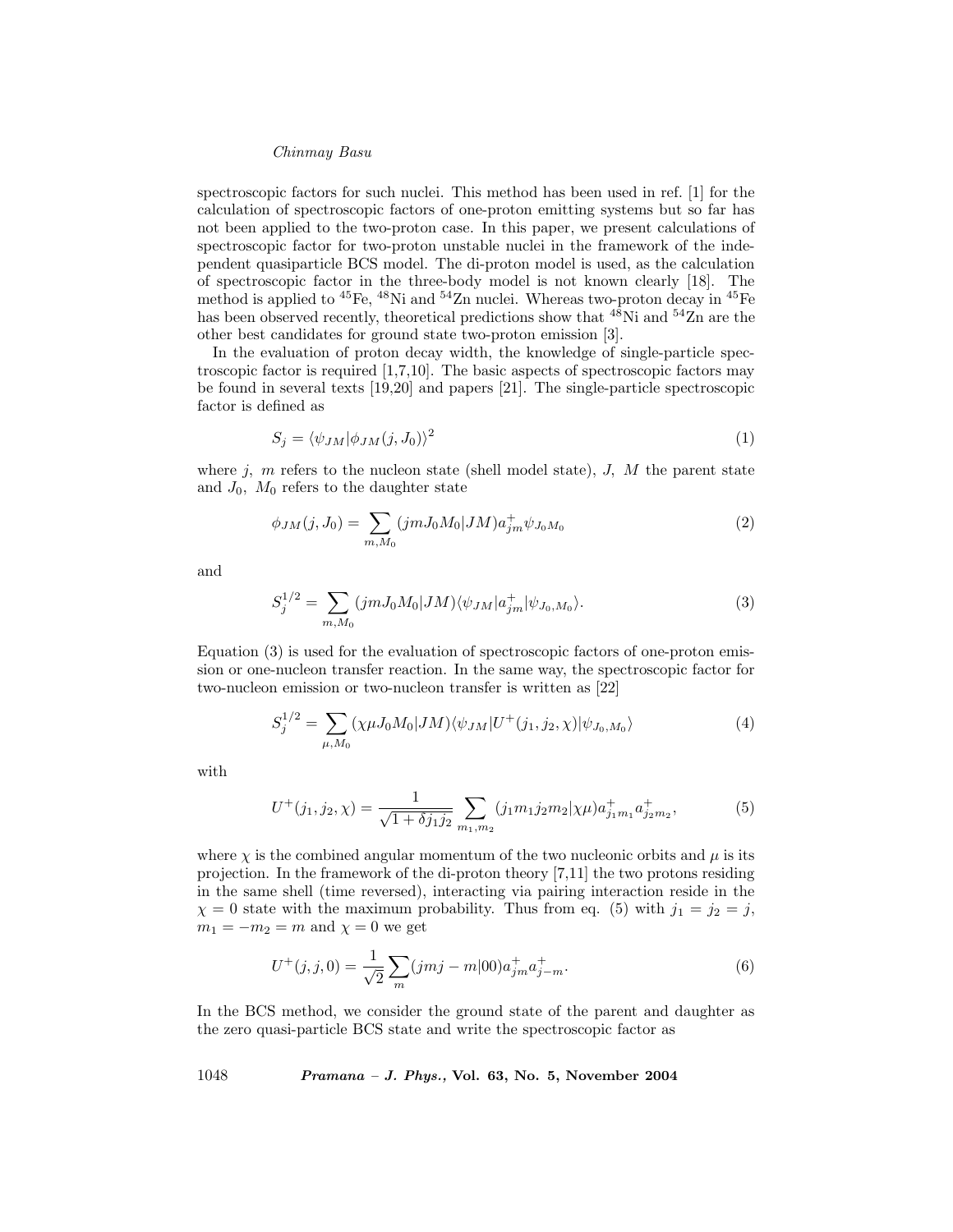Spectroscopic factors for two-proton radioactive nuclei

$$
S_j^{1/2} = \sum_{\mu,M_0} (\chi \mu J_0 M_0 | JM) \langle \text{BCS} | U^+(jj0) | \text{BCS} \rangle. \tag{7}
$$

Using the quasi-particle representation of the particle creation and destruction operator, the relation which describes the BCS state as the quasi-particle vacuum and the commutation relations for quasi-particle operators [19] in (7) we finally obtain

$$
S_j = \left(j + \frac{1}{2}\right) U_j^2(A) V_j^2(A+2).
$$
\n(8)

In eq.  $(8)$ ,  $A + 2$  refers to the parent nucleus and A refers to the daughter after the emission of two protons.

The evaluation of spectroscopic factor for two-proton emission thereby requires a calculation of the occupation probabilities  $U_j$  and  $V_j$ . In the BCS model the occupation probabilities are defined in terms of the single particle energy  $\epsilon_j$ , the Fermi level  $\lambda$  and the pairing gap  $\Delta$  [19,23]. The two parameters  $\Delta$  and  $\lambda$  are obtained by numerically solving the BCS gap equations [23]

$$
\frac{1}{2}|G_{\mathbf{p}}|\sum_{j}\frac{\Omega_{j}}{E_{j}}=1,
$$
\n(9)

$$
\sum_{j} \Omega_{j} \left[ 1 - \frac{(\epsilon_{j} - \lambda)}{E_{j}} \right] = N,\tag{10}
$$

where  $G_{\rm p}$  is the pairing strength,  $\Omega_j = (j + \frac{1}{2})$  is the shell degeneracy, N is the number of particles or holes in the unfilled shell and  $E_j = \sqrt{(\epsilon_j - \lambda)^2 + \Delta^2}$ .

To apply our method we first consider <sup>48</sup>Ni [24], which has been the most frequently discussed candidate for two-proton emission. If <sup>48</sup>Ni is considered as a doubly magic closed shell nucleus we take  $V_j^2 = 1$  in eq. (8). In order to calculate  $U_j^2$  for the residual <sup>46</sup>Fe, the method of Kisslinger and Sorenson [23] is used. This method was applied to Ni, Sn and Pb isotopes and also to  $N = 28, 50, 82$  nuclei. The two holes in the closed shell of <sup>48</sup>Ni creates the <sup>46</sup>Fe nucleus. However, according to Brown [7] if a closed  $f_{7/2}$  shell is considered for <sup>48</sup>Ni the spectroscopic factor is reduced by a factor of 4 in comparison to a full fp-shell calculation. To calculate the occupancies by considering the entire fp-shell we solve the BCS gap equations. The gap equations retain the same form as in eqs  $(9)$  and  $(10)$  in a more generalized BCS model applicable to drip-line nuclei [15]. In order to solve the gap equations, the single-particle excitation energies are required. For the extreme proton-rich <sup>48</sup>Ni and <sup>46</sup>Fe the experimental single-particle levels are not known. One way is to calculate the spectrum from Wood–Saxon-type potential and solve the BCS equations in a basis that includes both bound and resonant states [16]. We however adopt a simpler approach and estimate the single particle energies of the drip-line nuclei from their mirror partners [6]. In this work we use the experimental single particle excitation spectrum of  ${}^{47}Ca$  [25]. The absolute energy values of the proton states of <sup>47</sup>Co are related to the neutron single-particle energies of its mirror through the empirical expression given by Goldansky [8] and Nazarewicz

*Pramana – J. Phys.*, Vol. 63, No. 5, November 2004  $1049$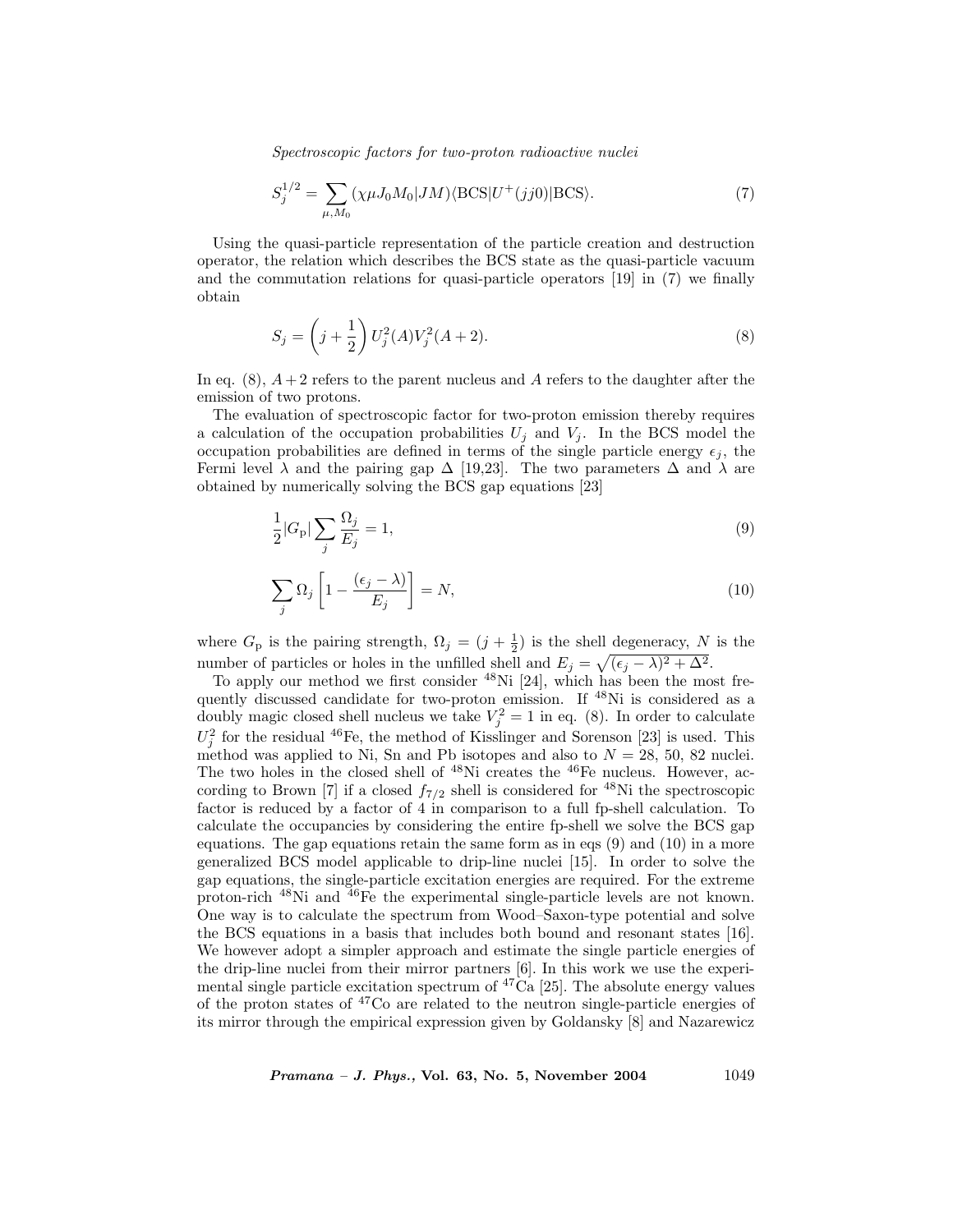### Chinmay Basu

**Table 1.** Table contains the single particle energies  $\epsilon_p$  and  $\epsilon_n$  and the excitation energies  $E^*$ , all expressed in MeV. Also shown are the shell spin parity and the calculated spectroscopic factors in the  $jj (S_j)$  and LS  $(S_{LS})$  coupling schemes.  $S_{LS}$  depicted in the table are for the case  $L = S = 0$ .

| $i^{\pi}$                       | $\epsilon_n({}^{47}\text{Ca})$ | $\epsilon_{\rm p}({}^{48}\text{Ni})$ | $\epsilon_{\rm p}({}^{46}\text{Fe})$ | $E^*$ | $S_i$  | $S_{LS}$ |
|---------------------------------|--------------------------------|--------------------------------------|--------------------------------------|-------|--------|----------|
|                                 | $-9.94$                        | $-1.4$                               | $-1.83$                              |       | 0.4289 | 0.324    |
| $\frac{7}{2} -$ $\frac{3}{2} -$ | $-7.93$                        | 0.61                                 | 0.18                                 | 2.01  | 0.1612 | 0.1316   |
| $1 -$                           | $-7.091$                       | 1.45                                 | 1.02                                 | 2.849 | 0.047  | 0.027    |
| $\frac{2}{5}$ –                 | $-6.673$                       | 1.87                                 | 1.44                                 | 3.267 | 0.1098 | 0.072    |

et al [6]. The derived single-particle energies and the corresponding excitation energies are given in table 1. Solution of the BCS gap equation is performed with the single-particle energies of fp-orbits in table 1 and proton pairing strength from the empirical expression  $G_p = \frac{1}{A} [17.9 + 0.176(N - Z)]$  of ref. [1]. The solution yields a value of  $\lambda = 0.41$  and  $\Delta_{\rm p} = 1.2$  for <sup>46</sup>Fe and  $\lambda = 1.09$  and  $\Delta_{\rm p} = 1.19$  for <sup>48</sup>Ni. A closed  $f_{7/2}$  shell for <sup>48</sup>Ni on the other hand yields for <sup>46</sup>Fe  $\lambda = -0.59$  and  $\Delta_p = 0.9$ . The values of  $\Delta_p$  derived in this way is close to that from HFB+SKp calculations of  $[6]$ . The corresponding jj-coupling spectroscopic factors for the different shells are also depicted in table 1. The  $jj$ -coupling spectroscopic factors are converted to the LS-coupling scheme by the standard transformation described in Rose [26]. The LS-coupling spectroscopic factors for the spatially symmetric  $L = S = 0$  is chosen (table 1) for a direct comparison with the calculations of ref. [7]. The calculations of [7] have been done in the cluster overlap approximation using the shell model code OXBASH [27]. A value of 0.1375 calculated by Brown [7] includes factors from the projection of the pair wave function onto the 0s state of relative motion and the centre of mass of the pair, relative to the residual nucleus wave functions. These factors are contained in the term  $G^2(A/(A-k))^{\lambda}$  of [7] and are required when the actual wave functions are replaced by shell model wave functions [14,28]. Without these factors the spectroscopic factor calculated by Brown would be 0.341. We next apply our method to  $^{45}Fe$  and  $^{54}Zn$ . For  $^{45}Fe$  and  $^{43}Cr$  (daughter after twoproton decay) the single-particle basis is obtained from the experimental spectrum of  ${}^{45}K$  and  ${}^{43}K$  respectively. The values of gap parameters obtained are  $\lambda = -1.18$ ,  $\Delta_{\rm p} = 1.25$  for <sup>45</sup>Fe and  $\lambda = -1.19$ ,  $\Delta_{\rm p} = 1.90$  for <sup>43</sup>Cr. Similarly, for <sup>54</sup>Zn these parameters are  $\lambda = -0.51$ ,  $\Delta_p = 0.87$  for <sup>54</sup>Zn and  $\lambda = 0.54$ ,  $\Delta_p = 1.90$  for <sup>52</sup>Ni. All the experimental spectrum used are obtained from the nuclear structure data base [25]. The main inputs to the calculations are single-particle energies and so the accuracy of our results depend upon the value of single-particle levels. The LS coupling spectroscopic factors calculated in the present formalism for these nuclei are shown in table 2 along with  $48$ Ni. The result of [7] with and without the correction factor are also tabulated for comparison. It can be seen that, without the correction in [7] the results from the two methods are comparable. However, the correction factor depends on the position of the two protons in the shell model orbital which is not exactly known for the proton drip-line nuclei. Thus how much these corrections are exactly important for such nuclei is not known.

1050 Pramana – J. Phys., Vol. 63, No. 5, November 2004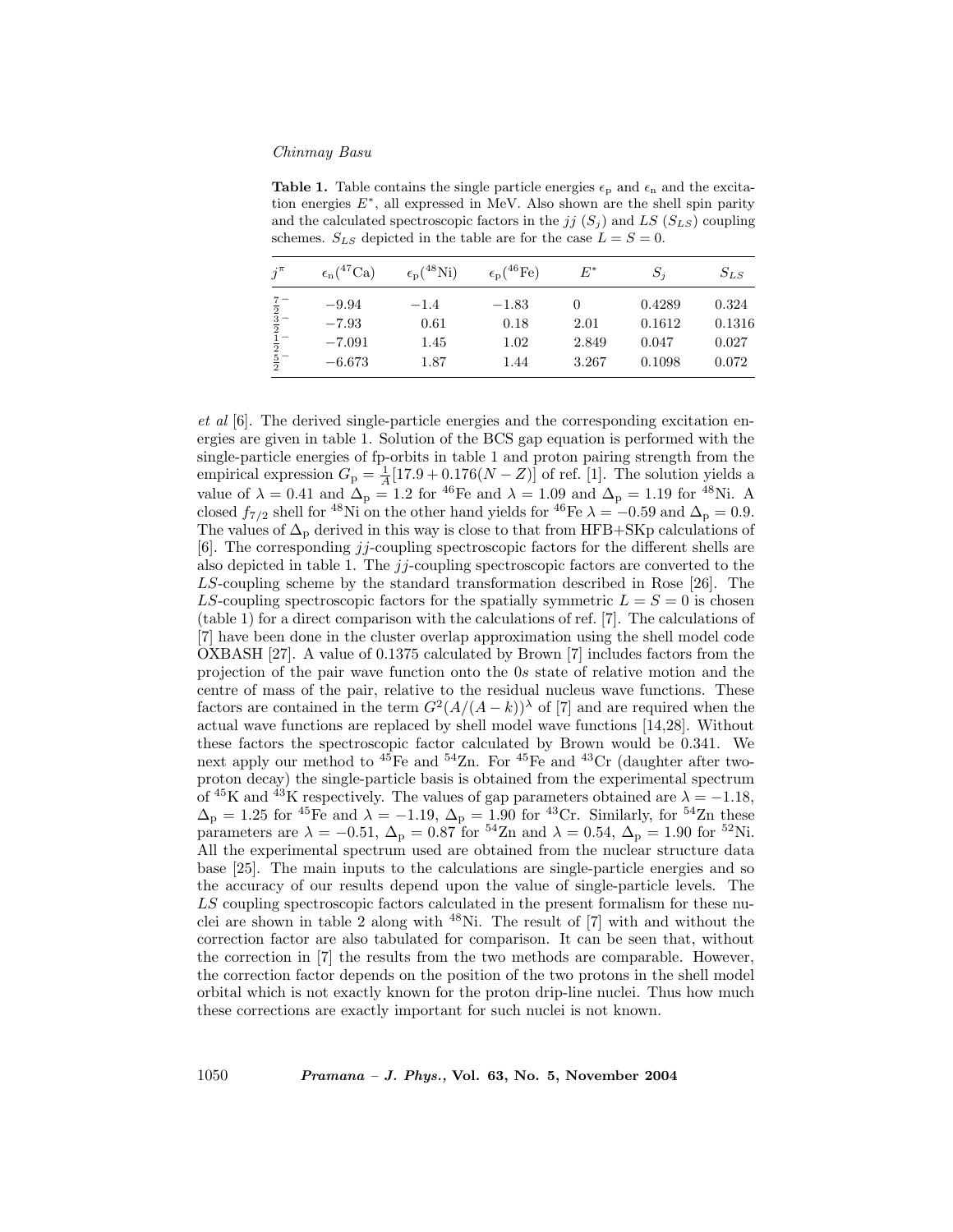Table 2. Table shows calculation of spectroscopic factors for two-proton emitting nuclei from the present work (A), from ref. [7] without correction (B) and with correction (C).

|                                                     | $S_{LS}$ $(L = 0, S = 0)$ |                |                 |  |  |
|-----------------------------------------------------|---------------------------|----------------|-----------------|--|--|
| 2p emitter                                          | А                         | В              | C               |  |  |
| $^{48}$ Ni<br>$^{45}\mathrm{Fe}$ $^{54}\mathrm{Zn}$ | 0.324<br>0.41             | 0.341<br>0.475 | 0.1375<br>0.195 |  |  |
|                                                     | 0.82                      |                |                 |  |  |

In this work we discuss the evaluation of spectroscopic factor for two-proton unstable nuclei in the BCS theory. The full fp-shell orbits are considered in the calculations of BCS gap parameters and shell occupancies. The single-particle states of the extremely proton-rich nuclei are obtained from the experimental levels of their mirror partners. A comparative discussion is done with the calculations of Brown in the cluster overlap approximation. Though the basic problem in the phenomenon of proton decay is solving the barrier penetration problem, the information for spectroscopic factors are also required. The experimentally measured lifetimes (decay width) should be compared with calculations including structure effects which are contained in these factors. As the existing calculations are complex our simple approach could be very useful to predict the spectroscopic amplitudes for two-proton unstable systems.

### References

- [1] Sven Aberg, Paul B Semmes and W Nazarewicz, Phys. Rev. 56, 1762 (1997)
- [2] C N Davids et al, Phys. Rev. C55, 2255 (1997)
- [3] J Giovinazzo et al, Phys. Rev. Lett. 89, 102501 (2002)
- [4] M Pfutzner et al, Euro. Phys. J. A14, 279 (2002)
- [5] G Del Campo, *Phys. Rev. Lett.* **86**, 43 (2001)
- [6] W Nazarewicz et al, Phys. Rev. C53, 740 (1996)
- [7] B Alex Brown, Phys. Rev. C43, R1513 (1991); C44, 924(E) (1991)
- [8] V I Goldansky, Nucl. Phys. 19, 482 (1960)
- [9] W E Ormand, Phys. Rev. C53, 214 (1996)
- [10] L V Grigorenko, Phys. Rev. Lett. 85, 22 (2000)
- [11] L V Grigorenko et al, Phys. Rev. C64, 054002 (2001)
- [12] W Chung et al, *Phys. Lett.* **B79**, 381 (1978)
- [13] J B McGrory, *Phys. Lett.* **B47**, 481 (1973)
- [14] M Ichimura et al, Nucl. Phys. **A204**, 225 (1973)
- [15] O Civitarese, R J Liotta and T Vertse, Phys. Rev. C64, 057305 (2001)
- [16] A T Kruppa, P H Heenen and R J Liotta, Phys. Rev. C63, 044324 (2001)
- [17] N Sandulescu, R J Liotta and R Wyss, *Phys. Lett.* **B394**, 6 (1997)
- [18] B A Brown, F C Barker and D J Millener, Phys. Rev. C65, R051309 (2002)
- [19] J M Eisenburg and W Griener, Nuclear theory (North Holland, 1986) vol. 3

*Pramana – J. Phys.*, Vol. 63, No. 5, November 2004  $1051$